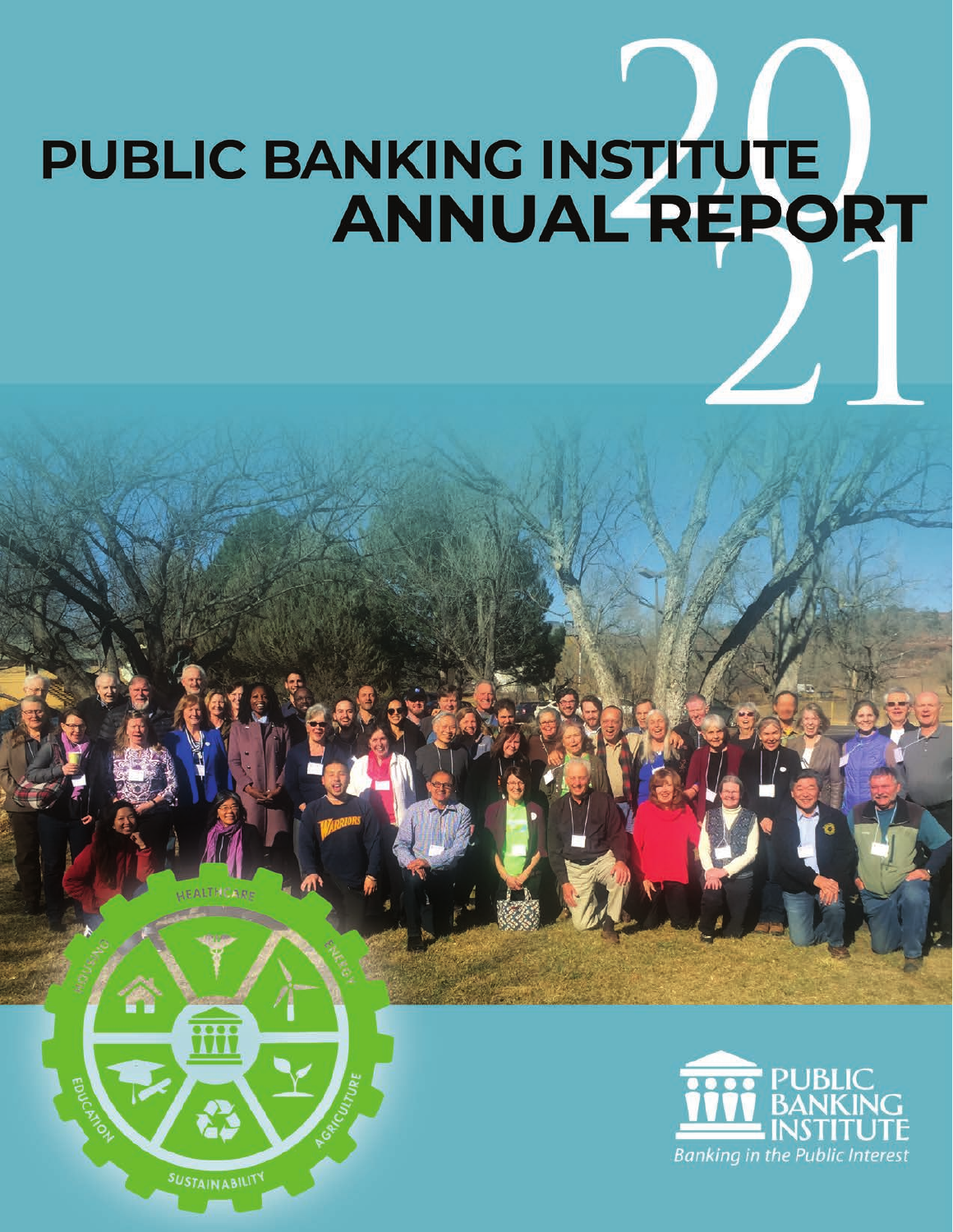### STRATEGIC HIGHLIGHTS

The pandemic lockdowns of 2020 were devastating to local economies. Two hundred thousand more SMEs (small and medium-sized enterprises) were forced to close their doors in the US than in normal years. Local governments were plunged into debt, and critical infrastructure needs remained unmet. In 2021 the lockdowns were gradually lifted, but local governments and the SMEs that survived struggled for affordable credit.

Driven by these critical needs, a growing awareness of the potential benefits of public banking sparked grassroots movements across the country. **Eighteen public banking bills were introduced at state, municipal, and federal levels.** Bills were introduced in Massachusetts, New Mexico, Hawaii, New York, Oregon, and Washington; at the municipal level in Philadelphia, Los Angeles, and San Francisco; and at the federal level in the House of Representatives. The Public Banking Institute served as the hub for public banking information, expertise, and resources, supporting advocates in their outreach work, contributing to their impressive success.

### YEAR 12 AT PBI

Through countless hours of work coaching grassroots efforts across the country, PBI has fueled the growing awareness and knowledge of public banking and expanding legislative efforts.

We co-hosted and participated in **Town Halls** in New York State and Philadelphia, driving local momentum and enabling significant bills. We built the **Friends of Public Banking** website campaign to encourage individuals and organizations to declare their support for the creation of public banks. Over 465 individuals and 77 organizations signed our Declaration in 2021.

Many hours were dedicated to the **redesign and overhaul of the PBI website** modernizing it to make it more mobile-friendly, functional, and aesthetically pleasing. The website now provides an easy-to-digest overview of public banking for newcomers and experts as well as simpler access to important public banking news, legislation tracking, and advanced academic research.

Perhaps you've been informed, along with thousands of other public banking advocates, through **PBI's newsletters, social media, podcasts, and videos.** PBI Chair Ellen Brown continued to write articles, conduct interviews and give presentations on public banking.

If you're not already doing so, we hope you will participate in our **monthly coalition or local coordinator virtual meetings**. Attendance has grown at these two national meetings and the coordinators, legislative staff, and grassroots advocates who attend have enjoyed fertile in-depth discussions and problem-solving sessions.



PBI Advisory Board from left: Prof. Gar Alperovitz, Prof. Mehrsa Baradaran, Dr. Amara Enyia, Dr. Thomas Greco Prof. Michael Hudson, Prof. Thomas Marois, Prof. Bill Sinclair, Tom Tresser, Prof. Richard Wolff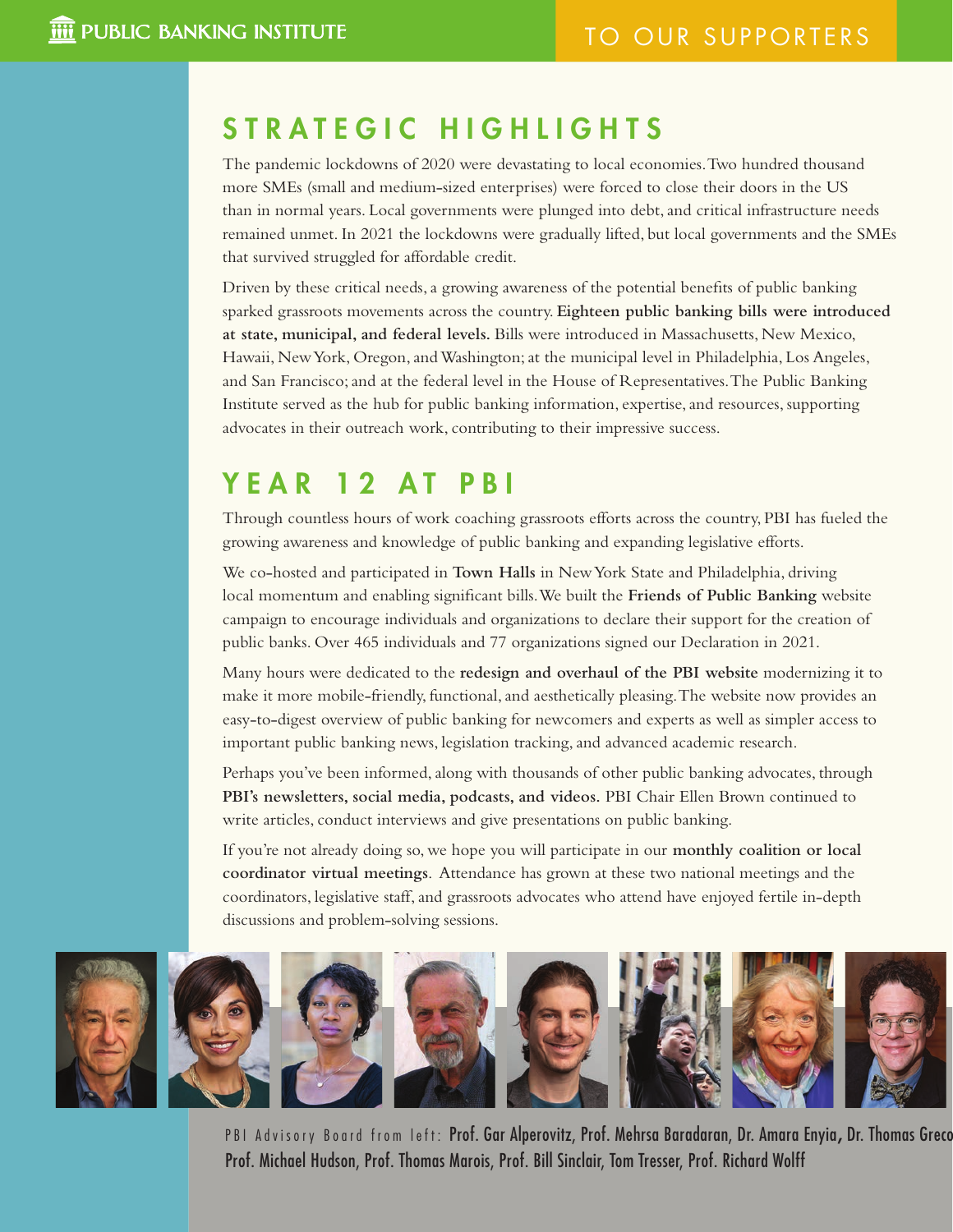In 2021, we mourned the loss of PBI Board Member Dennis Ortblad and three Advisory Board members: Dr. Emma Chappell, Sen. Mike Gravel, and Charles T. Grigsby, each of whom were trailblazers illuminating the public banking path for many others. We were pleased, however, to welcome Madeline Merritt, who agreed to join our Board in 2022 to coordinate outreach to potential allies.

# FINANCIAL SUMMARY

We opened 2021 with reserves of \$36,161. We were grateful to receive \$36,194 in donations from 79 individuals, most from small contributions.

PBI's Board, Senior Advisor, and Advisory Board again contributed valuable resources to our shared mission, donating more than 1,600 volunteer hours. These resources sustained a bare-bones budget with two part-time consultants and a tiny \$55,550 in expenses.



## 2021 RECAP

- Ellen Brown, Chair, continued to write and speak on public banking and the economic outlook. In 2021, she wrote xx articles and did xx interviews, webinar presentations and radio shows.
- Nichoe Lichen, Treasurer, contributed many hours each week guiding the work and product of our consultants.
- Walt McRee, Chair Emeritus, gave generously of his time and insights and coordinated twice monthly virtual national meetings.
- Suzanne O'Keeffe, Communications Director, designed and built our new website and our Friends of Public Banking website, developed graphics including our popular map, executed several giving programs, created our regular newsletter, and kept track of legislation and related news.
- Cimbria Badenhausen, PBI's Engagement and Support Director and Charitable Giving Coordinator, helped organize key Town Halls, posted on social media, executed an education campaign to legislators, connected legislators and other organizers with helpful resources, kept track of donor relations, managed PBI's bookkeeping, and kept its records in shape.



Jr., Thomas Hanna, Sen. Bob Hasegawa, Hazel Henderson, Prof. Robert Hockett,

In Memoriam from left: Dr. Emma Chappell (1941-2021), Sen. Mike Gravel (1930-2021), Charles T. Grigsby (1939-2021)